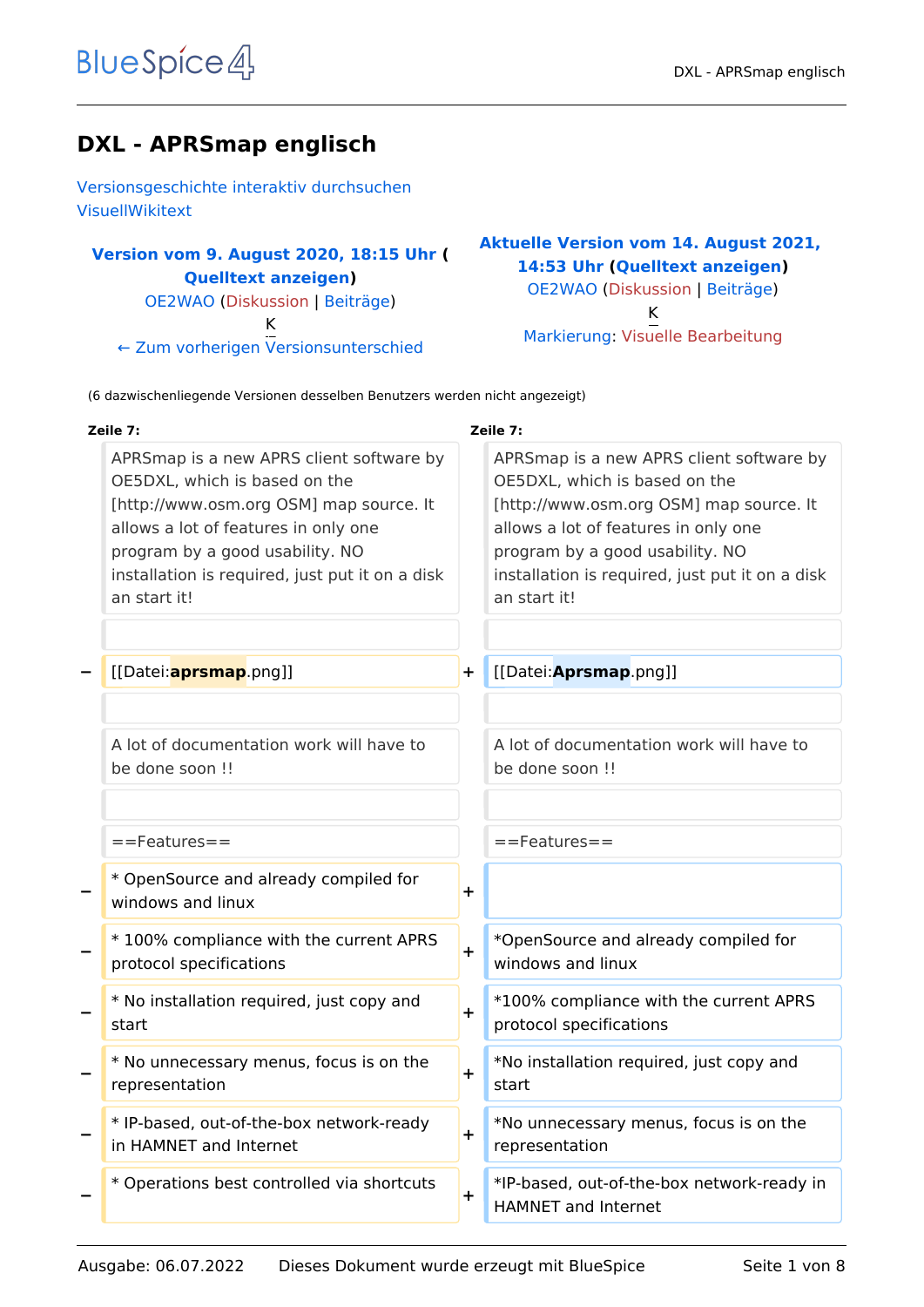|           | * Local serial connection (TNC) possible -<br>operating as an RF IGATE       | $\ddot{}$ | *Operations best controlled via shortcuts                                   |
|-----------|------------------------------------------------------------------------------|-----------|-----------------------------------------------------------------------------|
|           | * Several MapSources can be used. By<br>default, this is OSM - OpenStreetMap | $\ddot{}$ | *Local serial connection (TNC) possible -<br>operating as an RF IGATE       |
|           | * Downloading map source on demand                                           | $\ddot{}$ | *Several MapSources can be used. By<br>default, this is OSM - OpenStreetMap |
|           | * Track filter for delayed / late / repeated<br>packets "f"                  | $\ddot{}$ | *Downloading map source on demand                                           |
|           | * Radio propagation calculation (since v0.<br>36) "R"                        | $\ddot{}$ | *Track filter for delayed / late / repeated<br>packets "f"                  |
|           | * Animation of tracks with timeline "a"                                      | $\ddot{}$ | *Radio propagation calculation (since v0.<br>36) "R"                        |
|           | * Animation of the temperature<br>distribution "w"                           | $\ddot{}$ | *Animation of tracks with timeline "a"                                      |
|           | * Messaging                                                                  | $\ddot{}$ | *Animation of the temperature distribution<br>"w"                           |
|           |                                                                              | $\ddot{}$ | *Messaging                                                                  |
|           |                                                                              |           |                                                                             |
| Zeile 33: |                                                                              |           | Zeile 34:                                                                   |
|           |                                                                              |           |                                                                             |
|           |                                                                              |           |                                                                             |
|           | == <b>First steps</b> ==                                                     | $\pm$     | $=$ =Operation manual and help==                                            |
|           |                                                                              |           | [[DXL - APRSmap operating >><br>Operating instructions]] - the help in      |
|           |                                                                              | ÷.        | handling the program                                                        |
|           |                                                                              | $\ddot{}$ |                                                                             |
|           |                                                                              | $\ddot{}$ |                                                                             |
|           |                                                                              | $\ddot{}$ |                                                                             |
|           | [[Datei:Aprsmap-1st-start.jpg]]                                              |           | [[Datei:Aprsmap-1st-start.jpg]]                                             |
|           |                                                                              |           |                                                                             |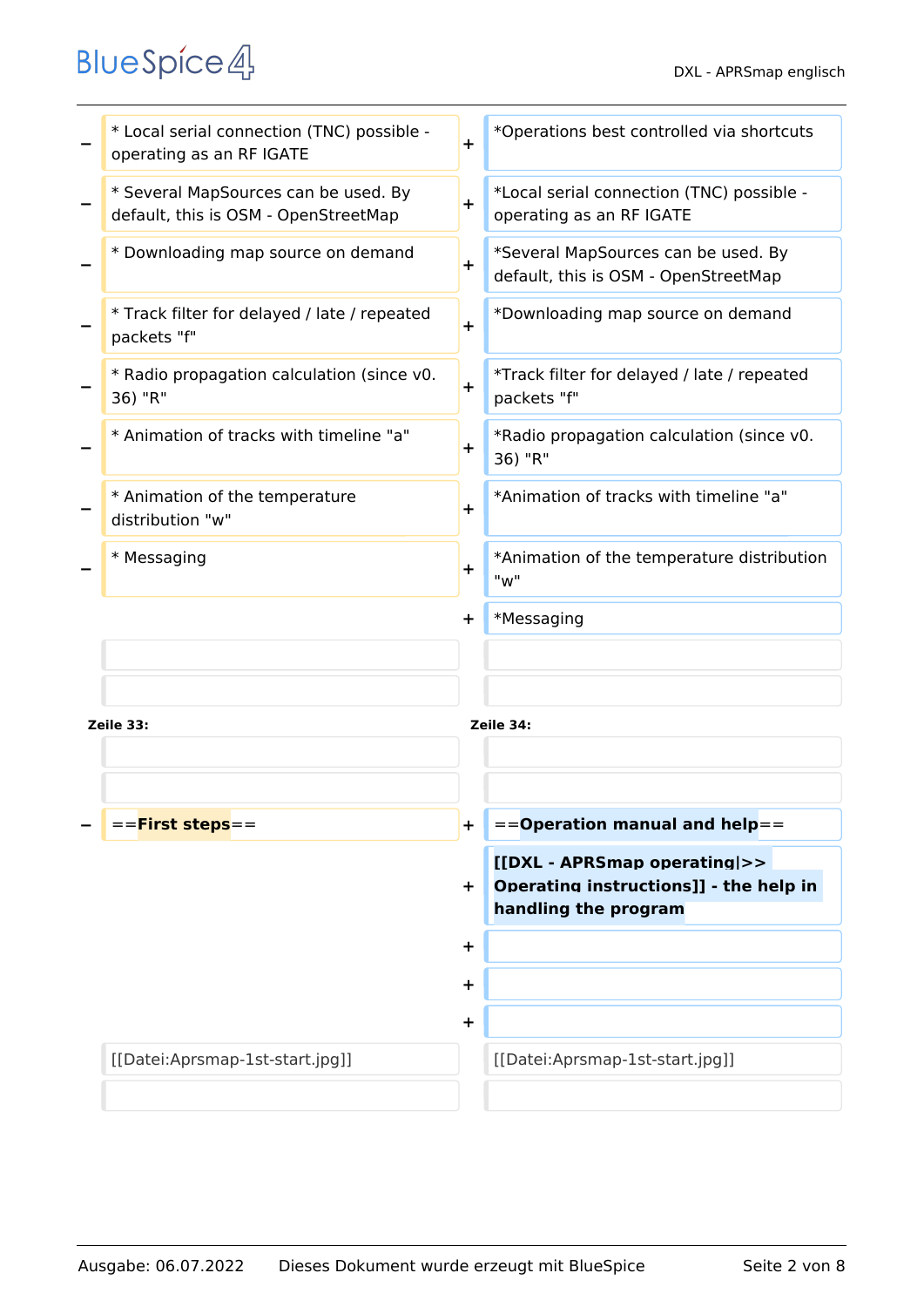| On the first start of the program it is<br>necessary to do some configuration. The<br>most important things you have to adjust<br>are in the ONLINE menu. You best<br>configure all steps from up till down.                                                                                                                       |            | On the first start of the program it is<br>necessary to do some configuration. The<br>most important things you have to adjust<br>are in the ONLINE menu. You best<br>configure all steps from up till down.                                                                                                                            |
|------------------------------------------------------------------------------------------------------------------------------------------------------------------------------------------------------------------------------------------------------------------------------------------------------------------------------------|------------|-----------------------------------------------------------------------------------------------------------------------------------------------------------------------------------------------------------------------------------------------------------------------------------------------------------------------------------------|
| * First of all you put in your callsign with <b>op</b><br>tinal SSID                                                                                                                                                                                                                                                               | $\ddot{}$  | *First of all you put in your callsign (MY<br><b>CALLSIGN)</b> with <b>optional</b> SSID                                                                                                                                                                                                                                                |
| * Second step is to choose your desired<br><b>APRS</b> icon                                                                                                                                                                                                                                                                        | $\ddot{}$  | *Second step is to choose your desired<br>APRS icon (MY SYMBOL)                                                                                                                                                                                                                                                                         |
| * Next you will zoom to your QTH as far as<br>you can 100% <i>identify</i> your home (zoom<br>level $\leq$ 16). Then open ONLINE - MY<br>POSITION and point to your home. While<br>push and hold the SHIFT key click on your<br>home. The coordinates will be copied into<br>the MY POSITION field, Just click OK to<br>save them. | $\ddagger$ | *Next you will zoom to your QTH as far as<br>you can, 100% identifing your home<br>(zoom level >16). Then open ONLINE - MY<br>POSITION and point to your home with<br>the cursor. While push and hold the<br>SHIFT key click on your home. The<br>coordinates will be copied into the MY<br>POSITION field. Just click OK to save them. |
| * Now you can set the SERVER URL by just<br>inserting your favorite APRS IS. Click ADD<br>to save this entry.                                                                                                                                                                                                                      | $+$        | *Now you can set the SERVER URL by just<br>inserting your favorite APRS IS. Click ADD<br>to save this entry.                                                                                                                                                                                                                            |
|                                                                                                                                                                                                                                                                                                                                    | ┿          |                                                                                                                                                                                                                                                                                                                                         |
| for example:                                                                                                                                                                                                                                                                                                                       |            | for example:                                                                                                                                                                                                                                                                                                                            |
| aprs.oe2xzr.ampr.at (APRS IS connection<br>via HAMNET)                                                                                                                                                                                                                                                                             |            | aprs.oe2xzr.ampr.at (APRS IS connection<br>via HAMNET)                                                                                                                                                                                                                                                                                  |
| austria.aprs2.net (APRS IS connection<br>via Internet)                                                                                                                                                                                                                                                                             |            | austria.aprs2.net (APRS IS connection<br>via Internet)                                                                                                                                                                                                                                                                                  |
| * You also need to enter a valid APRS<br>PASSCODE to transmit packets to the<br>network (not needed in case of only RX).<br>Just do a internet search on APRS <b>IS</b> PASSC<br>ODE to find a possibility on getting your<br>code.                                                                                                | +          |                                                                                                                                                                                                                                                                                                                                         |
| * Last but not least you have to activate<br>CONNECT SERVER to get data from the<br>network.                                                                                                                                                                                                                                       | ÷.         | *You also need to enter a valid APRS<br>PASSCODE to transmit packets to the APR<br>S network (not needed in case of only RX).<br>Just do a internet search on APRS<br>PASSCODE to find a possibility on getting<br>your code.                                                                                                           |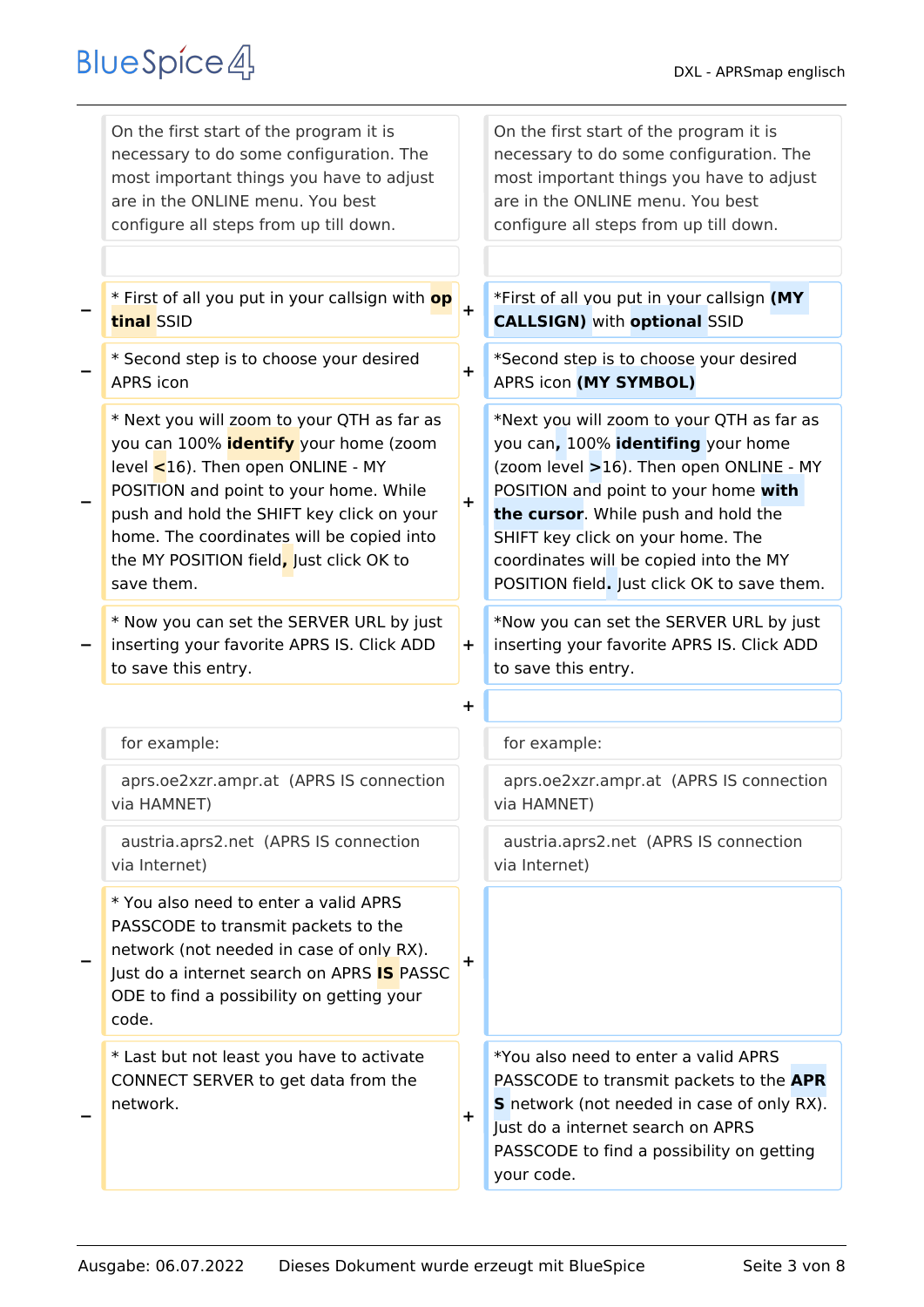|                                      | *Last but not least you have to activate<br>CONNECT SERVER to get data from an to t<br>$\ddot{}$<br>he <b>APRS</b> network. |
|--------------------------------------|-----------------------------------------------------------------------------------------------------------------------------|
|                                      |                                                                                                                             |
| $===Shortcuts ==$                    | $===Shortcuts===$                                                                                                           |
| delete markers                       | <nowiki>:</nowiki> delete markers<br>÷.                                                                                     |
| reset < On Next Click > to menu mode | reset < On Next Click > to menu mode                                                                                        |
| ര                                    | ര                                                                                                                           |
| Animate (Click to Map to set         | Animate (Click to Map to set                                                                                                |
| a                                    | a                                                                                                                           |
| Parameters)                          | Parameters)                                                                                                                 |
| Zeile 77:                            | Zeile 84:                                                                                                                   |
| <b>Compose Message</b>               | <b>Compose Message</b>                                                                                                      |
| M                                    | M                                                                                                                           |
| toggle Radiorange Map on/off         | toggle Radiorange Map on/off                                                                                                |
| R.                                   | R.                                                                                                                          |
|                                      | toggle Timestamp<br>$\ddot{}$                                                                                               |
| Screenshot bpm (win), png (linux)    | Screenshot bpm (win), png (linux)                                                                                           |
| S                                    | S.                                                                                                                          |
| Rain map (use topo or dark map)      | Rain map (use topo or dark map)                                                                                             |
| W.                                   | W.                                                                                                                          |

## Aktuelle Version vom 14. August 2021, 14:53 Uhr

Für die deutsche Version dieses Projekts [>>hier klicken<<](https://wiki.oevsv.at/wiki/DXL_-_APRSmap)

# **APRSmap Download**

APRSmap is a new APRS client software by OE5DXL, which is based on the [OSM](http://www.osm.org) map source. It allows a lot of features in only one program by a good usability. NO installation is required, just put it on a disk an start it!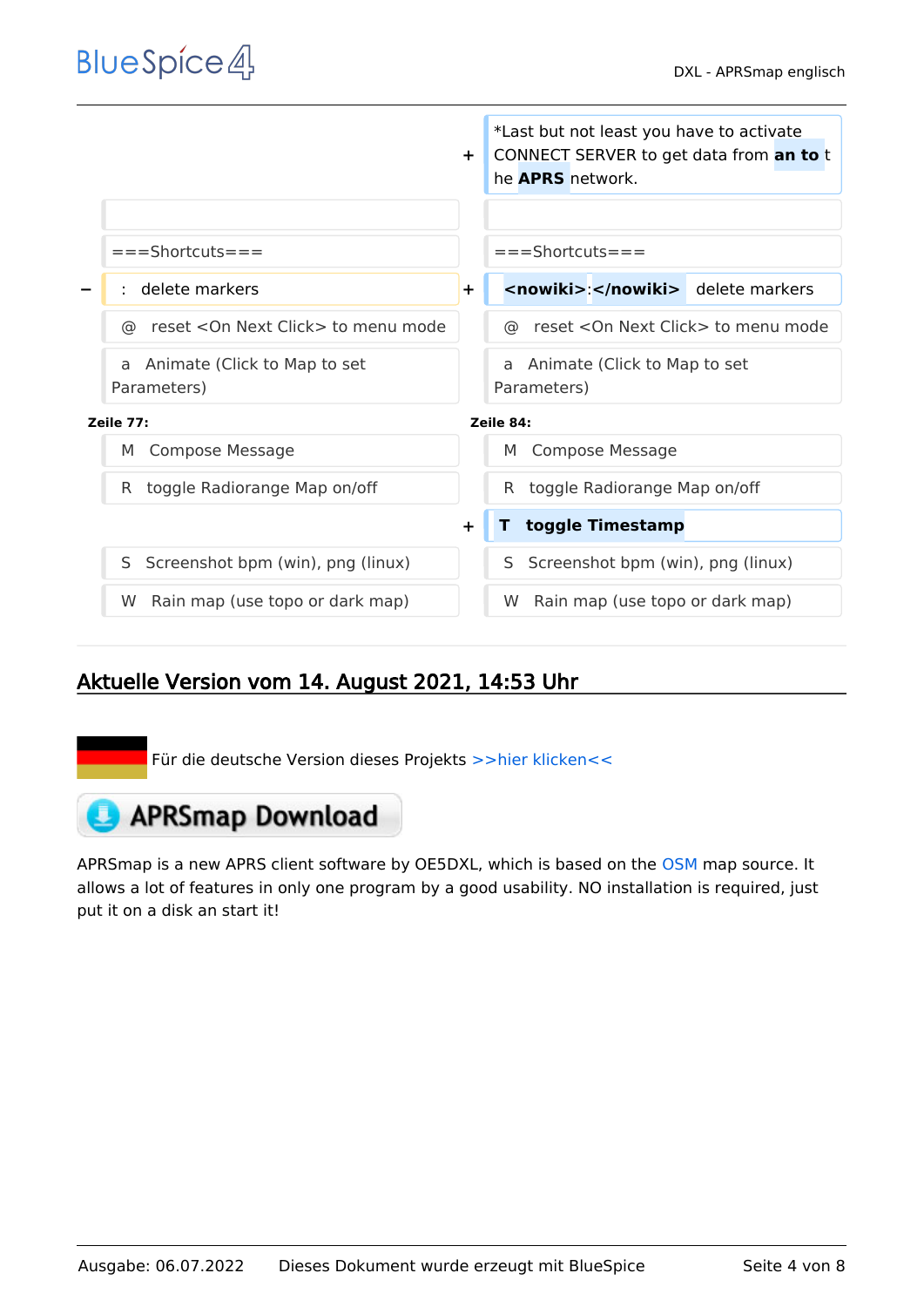

A lot of documentation work will have to be done soon !!

| Inhaltsverzeichnis |  |
|--------------------|--|
|                    |  |
|                    |  |
|                    |  |
|                    |  |
|                    |  |
|                    |  |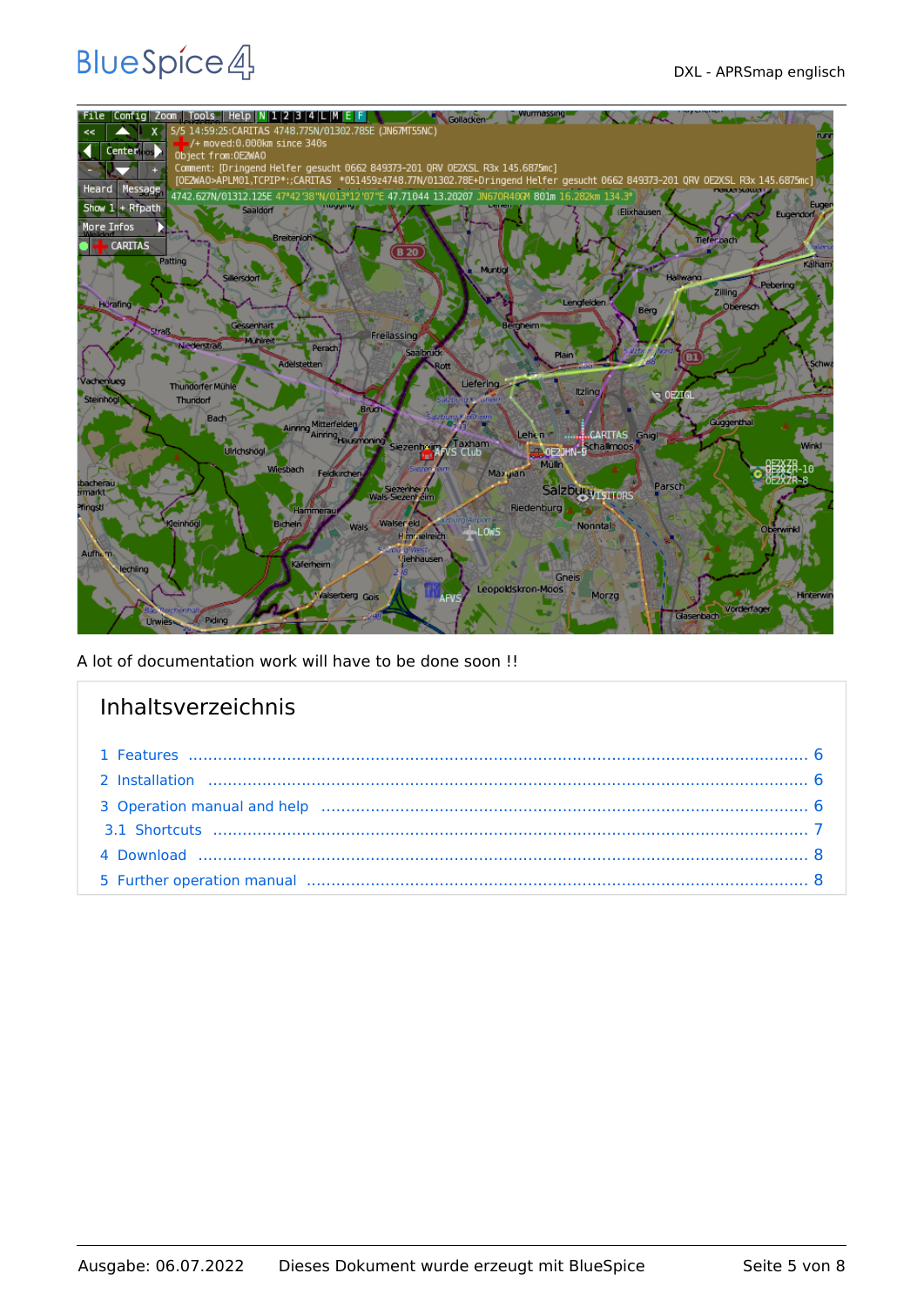### <span id="page-5-0"></span>Features

- OpenSource and already compiled for windows and linux
- 100% compliance with the current APRS protocol specifications
- No installation required, just copy and start
- No unnecessary menus, focus is on the representation
- IP-based, out-of-the-box network-ready in HAMNET and Internet
- Operations best controlled via shortcuts
- Local serial connection (TNC) possible operating as an RF IGATE
- Several MapSources can be used. By default, this is OSM OpenStreetMap
- Downloading map source on demand
- Track filter for delayed / late / repeated packets "f"
- Radio propagation calculation (since v0.36) "R"
- Animation of tracks with timeline "a"
- Animation of the temperature distribution "w"
- Messaging

### <span id="page-5-1"></span>Installation

After downloading the program you only have to extract the files into a subfolder of your program files folder, e.g. /APRSmap.

No installation routine is required, just extract and run the aprsmap.exe

### <span id="page-5-2"></span>Operation manual and help

[>> Operating instructions](https://wiki.oevsv.at/wiki/DXL_-_APRSmap_operating) - the help in handling the program

# **APRSmap 1st Start**

On the first start of the program it is necessary to do some configuration. The most important things you have to adjust are in the ONLINE menu. You best configure all steps from up till down.

- First of all you put in your callsign (MY CALLSIGN) with optional SSID
- Second step is to choose your desired APRS icon (MY SYMBOL)
- Next you will zoom to your QTH as far as you can, 100% identifing your home (zoom level >16). Then open ONLINE - MY POSITION and point to your home with the cursor. While push and hold the SHIFT key click on your home. The coordinates will be copied into the MY POSITION field. Just click OK to save them.
- Now you can set the SERVER URL by just inserting your favorite APRS IS. Click ADD to save this entry.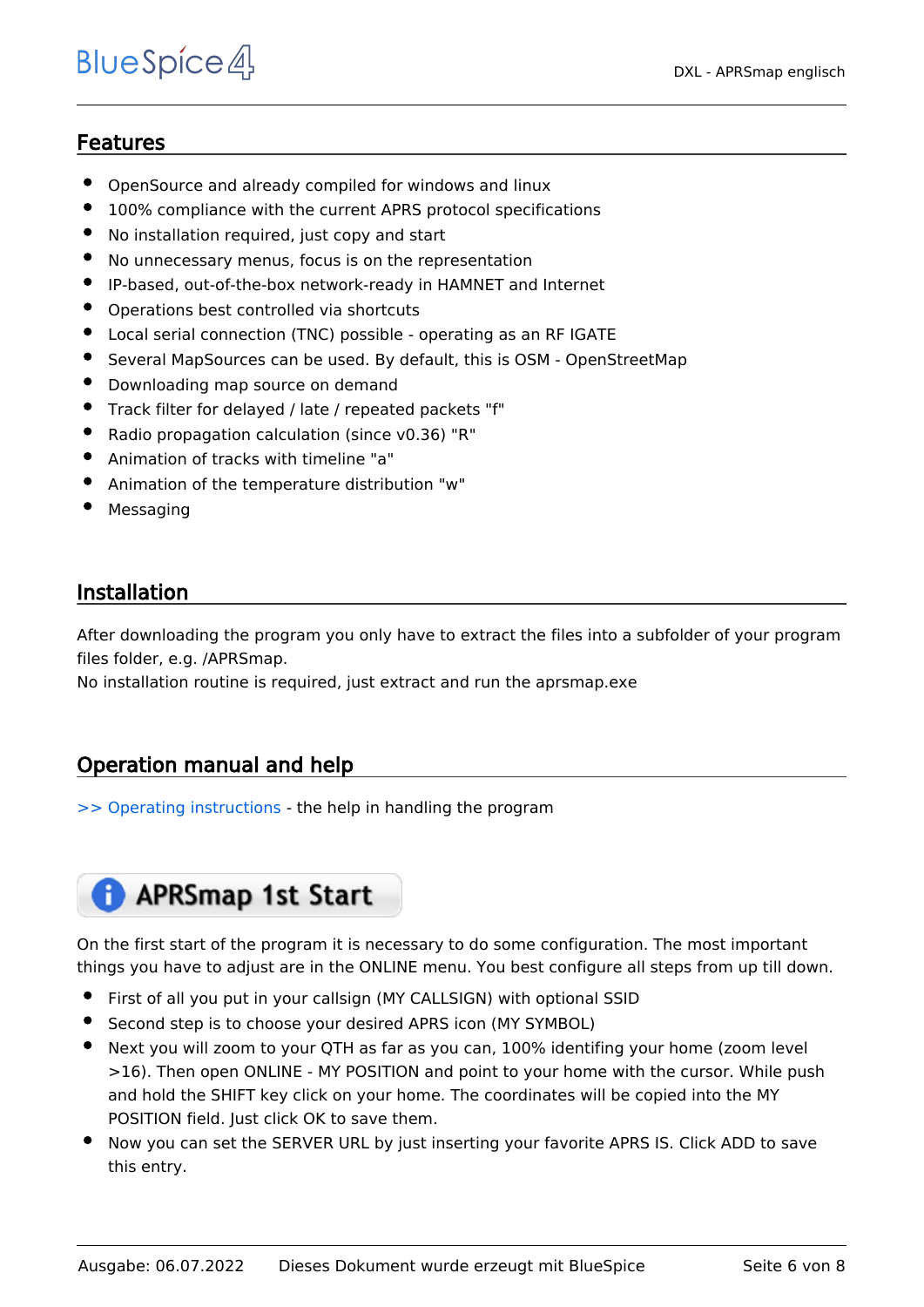```
for example:
aprs.oe2xzr.ampr.at (APRS IS connection via HAMNET)
austria.aprs2.net (APRS IS connection via Internet)
```
- You also need to enter a valid APRS PASSCODE to transmit packets to the APRS network (not needed in case of only RX). Just do a internet search on APRS PASSCODE to find a possibility on getting your code.
- Last but not least you have to activate CONNECT SERVER to get data from an to the APRS network.

### <span id="page-6-0"></span>**Shortcuts**

```
: delete markers
@ reset <On Next Click> to menu mode
a Animate (Click to Map to set Parameters)
b or <Backspace> go back in position history
c Center (to last clicked Pixel)
d toggle (missing) map download
e toggle Errors only/All for stepping along a track with <>
f Junk Filter toggle on/off
h Heard (click symbol or text of igate before)
i Internal Status Listing
l toggle Labels on/off
m toggle dimm not moving since 10min
o toggle Objects/Items on/off
p toggle mouse-over Hints
q Quit Program
r toggle Radio tracks on/off
s toggle show only stations with a selected symbol
u toggle tx/rx-Monitor window on/off
w toggle WX stations and Temperature
x set Marker 1 to mouse position
y set Marker 2 and Line to Marker 1
B Open Beacon editor<br>C Enter Category of
C Enter Category of POI to be drawn on map
D Digi Config open/close<br>F Find Call (with wildca
F Find Call (with wildcards * ?), Locator, Latitude/Longitude<br>H Altitude Colour Map (if srtm-Data avaliable)
H Altitude Colour Map (if srtm-Data avaliable)
M Compose Message<br>R toggle Radiorano
    toggle Radiorange Map on/off
T toggle Timestamp<br>S Screenshot bpm (
S Screenshot bpm (win), png (linux)<br>W Rain map (use topo or dark map)
W Rain map (use topo or dark map)<br>
\leq > Step along Beacons/Wavpoints
      Step along Beacons/Waypoints of a selected User
( ) Map Brightness +- 5%
    zoom to Marker 1-2 Square
\ shortcut list
    ~ change track colour
+ Zoom in - Zoom out
    . zoom to track and show only this (clicked before)
= same as . but with radio tracks
0 show all (and radio tracks off)
1,2,3,4 Zoom/Pan to stored Views
7,8,9 use map type as configured
      close menus
```